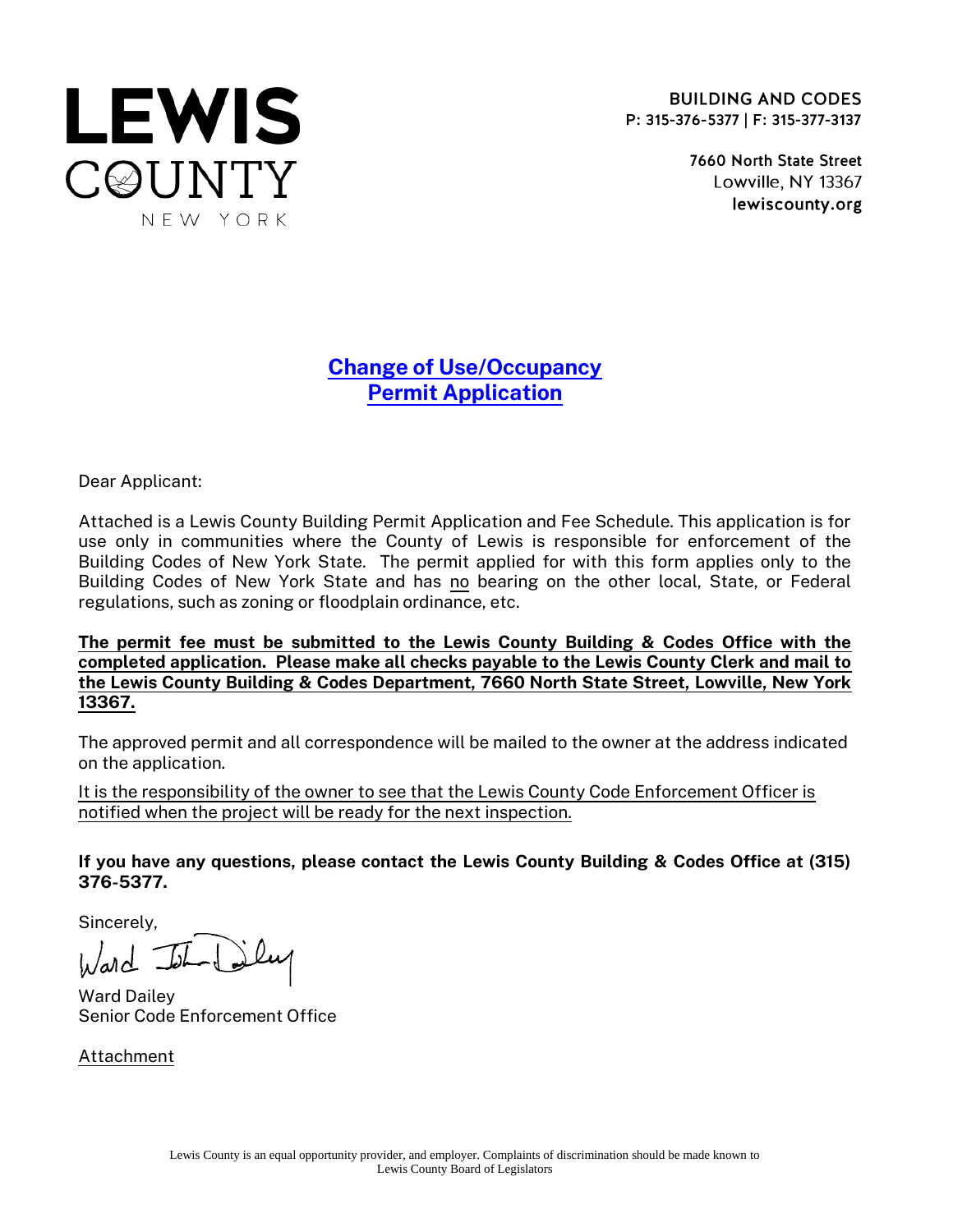### Change of Use/Occupancy Permit Application

|                                                       |  | Permit #___________ |  |  |
|-------------------------------------------------------|--|---------------------|--|--|
|                                                       |  |                     |  |  |
|                                                       |  |                     |  |  |
|                                                       |  |                     |  |  |
|                                                       |  |                     |  |  |
|                                                       |  |                     |  |  |
|                                                       |  |                     |  |  |
|                                                       |  |                     |  |  |
|                                                       |  |                     |  |  |
| Is new use located in a Flood Zone? Yes _____ No ____ |  |                     |  |  |

A Change of Occupancy must comply with mandates of existing building code. Engineered documents as required by State Educational Law must be submitted.

To apply for a Building Permit, you MUST provide a completed application and a check payable to the Lewis County Clerk for the application fee, two (2) copies of a Building Plan, or Floor Plan, and an approved Zoning / Land Use Permit where required by your municipality.

| <b>Applicant Signature:</b> | Date: |  |
|-----------------------------|-------|--|
|                             |       |  |
| Code Official Signature:    | Date: |  |

Change of Occupancy Fee - \$75.00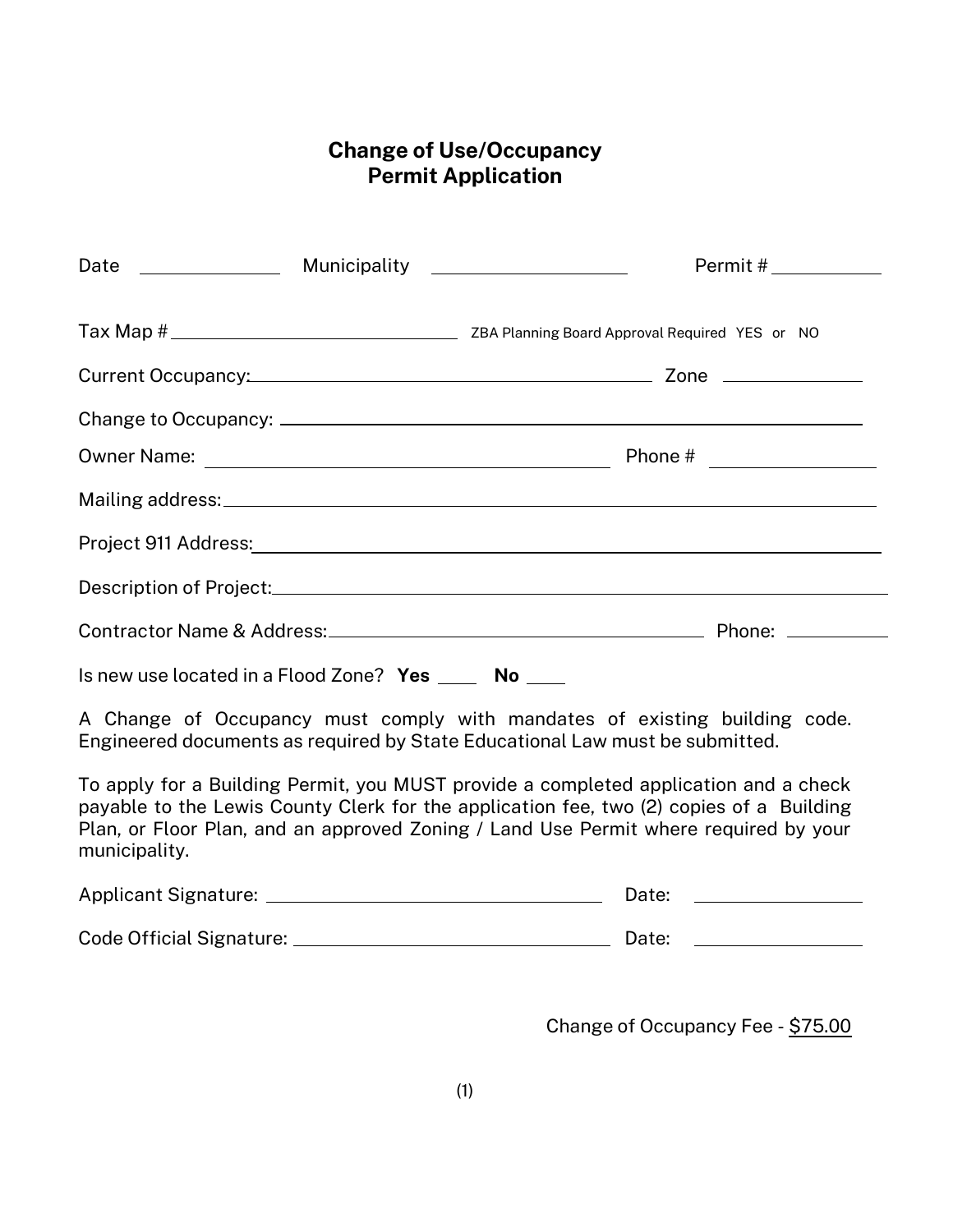# **SCOPE OF WORK**

| Structural:                               |
|-------------------------------------------|
|                                           |
|                                           |
|                                           |
|                                           |
|                                           |
| Electrical:                               |
|                                           |
|                                           |
| Requires Third Party Electrical Inspector |
| Plumbing:                                 |
|                                           |
|                                           |
|                                           |
| Mechanical:                               |
|                                           |
|                                           |
|                                           |
| <b>Additional Project Details:</b>        |
|                                           |
|                                           |
|                                           |
|                                           |